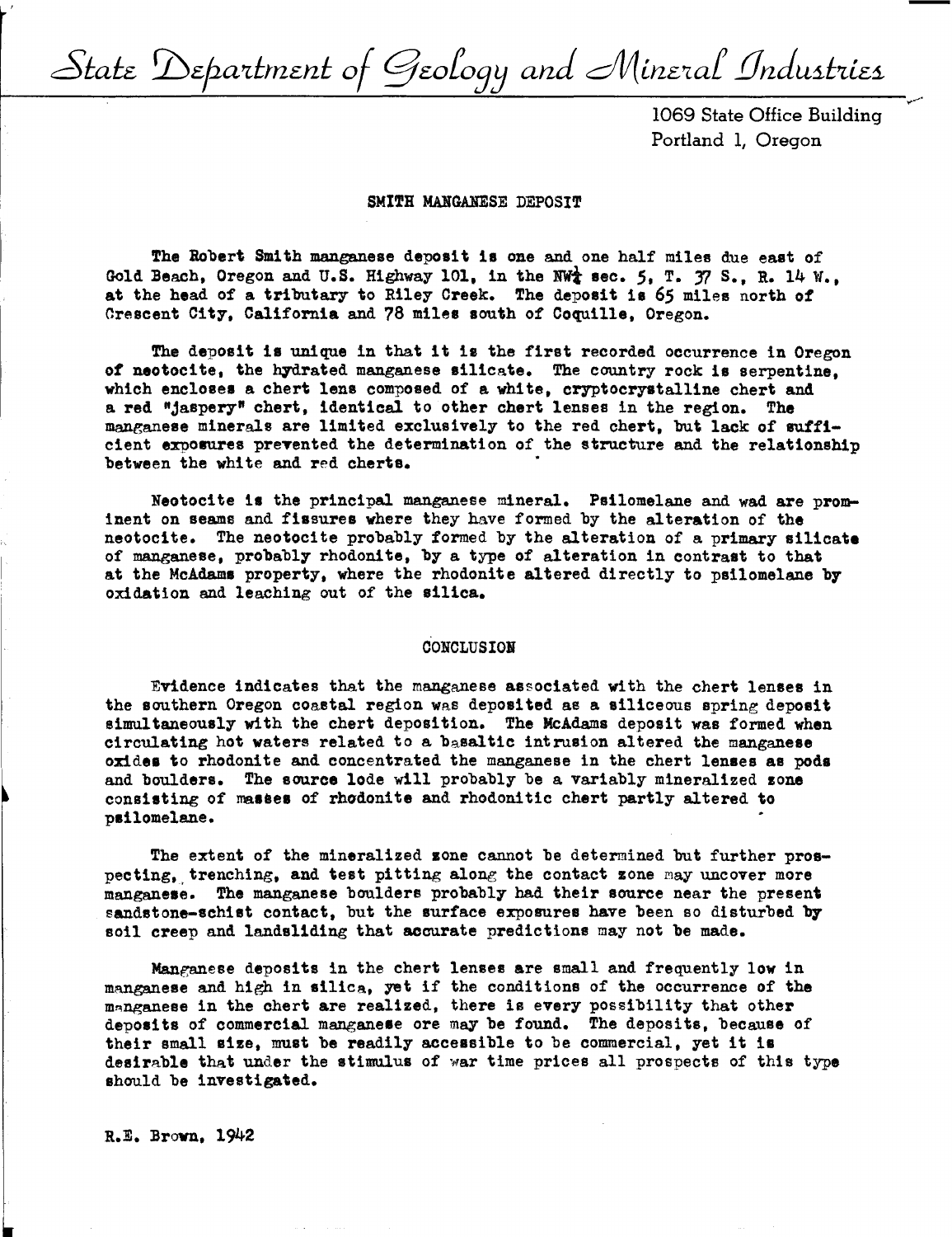State Department of Geology and Mineral Industries

702 Woodlark Building Portland, Oregon

Report By: Randall E. Brown Date of visit: February 7, 1942

Bob Smith Manganese ..

Gold Beach Area Curry County

Black manganese oxides are exposed in two open cuts on the side of the canyon of a stream tributary to Riley Creek, about three miles by trail from Gold Beach, Oregon. The two cute expose a zone of manganese oxides over a distance of 40 feet. The grade of the manganese **is low,**  the deposit is accessible only by three miles of trail, and the prospect **itself would be** difficult to **work.** 

**Owner:** Robert H. Smith <sup>11</sup> Black Oat" Garage Gold Beach, Oregon

**Area:** Deeded land

Location: Located about a mile and a half from Gold Beach in an air line, but three **miles** by trail, at the head of a tributary to Riley Creek, in the NW  $1/4$  of Sec. 5, T. 37 S., R. 14 W.

Deposit **is** 65 miles north of Crescent City, California and 78 miles south of Coquille, Oregon, the nearest railhead.

- History: Property has been examined by the Golden Surf Mining Interests, Crescent City, California, by H.c. Skeels, Consulting Engineer.
- Topography: Deposit is located within a few hundred feet of the crest of the ridge visible to the east from Gold Beach. It is located on the steep south side of a canyon on a spur from the main ridge. The area is heavily covered with vegetation and coniferous forest.
- Development work: Two open cuts, each about 20 feet long and 6 to 8 feet high expose the "ore" body. The second (western) cut is to the right of and below the first or eastern cut.
- Geology: The deposit is within a large serpentine area, extending east and south from Gold Beach. The manganese oxides occur in a chert zone which strikes about N 20 E and dips  $40^{\circ}$  SE. The chert consists of an upper, white chert, and a lower or reddish chert. Apparently the manganese zone ie either at the top of, or above the red chert, but the heavy cover of vegetation makes determination impoeeible. Frequent red chert fragments within the "ore" body indicates that the manganese is within the upper part of the red chert.

The manganese oxides are principally psilomelane, with small amounte of pyrolusite and wad near the surface of the ground and on occasional seams and fissures extending from the surface of the ground to the "ore" zone.

The manganese **is low** in grade, the average is 19% by assay, according to S.O. Newhouse.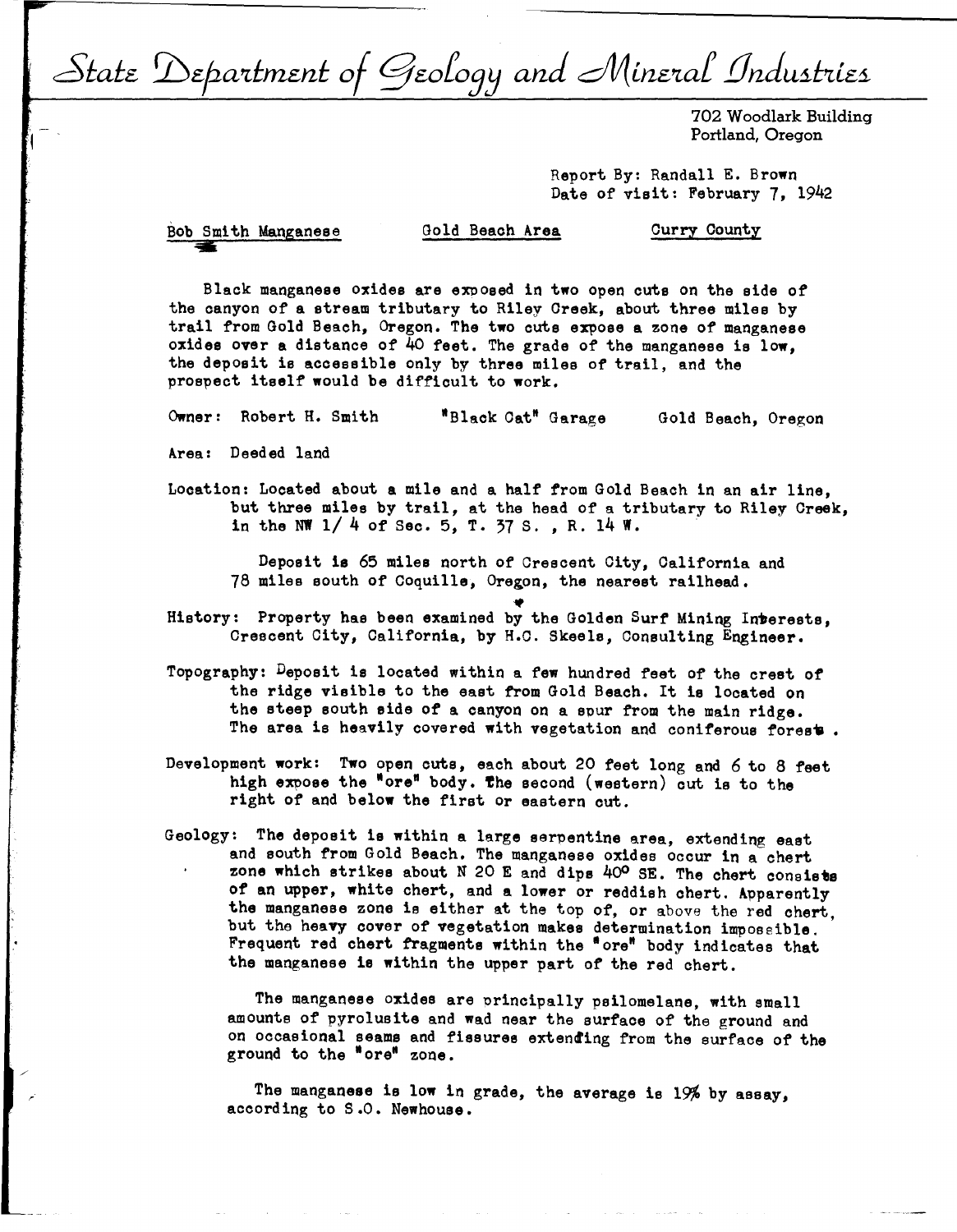State Department of Geology and Mineral Industries

702 Woodlark Building Portland, Oregon

Report by: R.E. Brown March, 1942

Bob Smith Manganese

An assay of the samples taken by R.c.T. at the deposit gave the following results:

> Channel sample: Picked sample 24% manganese 30.1% manganese

The mineral was examined in thin section and analyzed spectrographically, and determined to be neotocite ( $xMn0. ySiO_2. zH_2O$ ). No bementite or haummannite, rhodochrosite or rhodonite was not ed in the samples taken.

Calcite veins were abundant throughout the rock. Thin sections showed that the rock consisted entirelv of neotocite except where traversed by seams of calcite, where the neotocite was altered to an anistronic mineral presumably composed of the component parts of neotocite and calctte, and possibly related to rhodochrosite or rhodonite.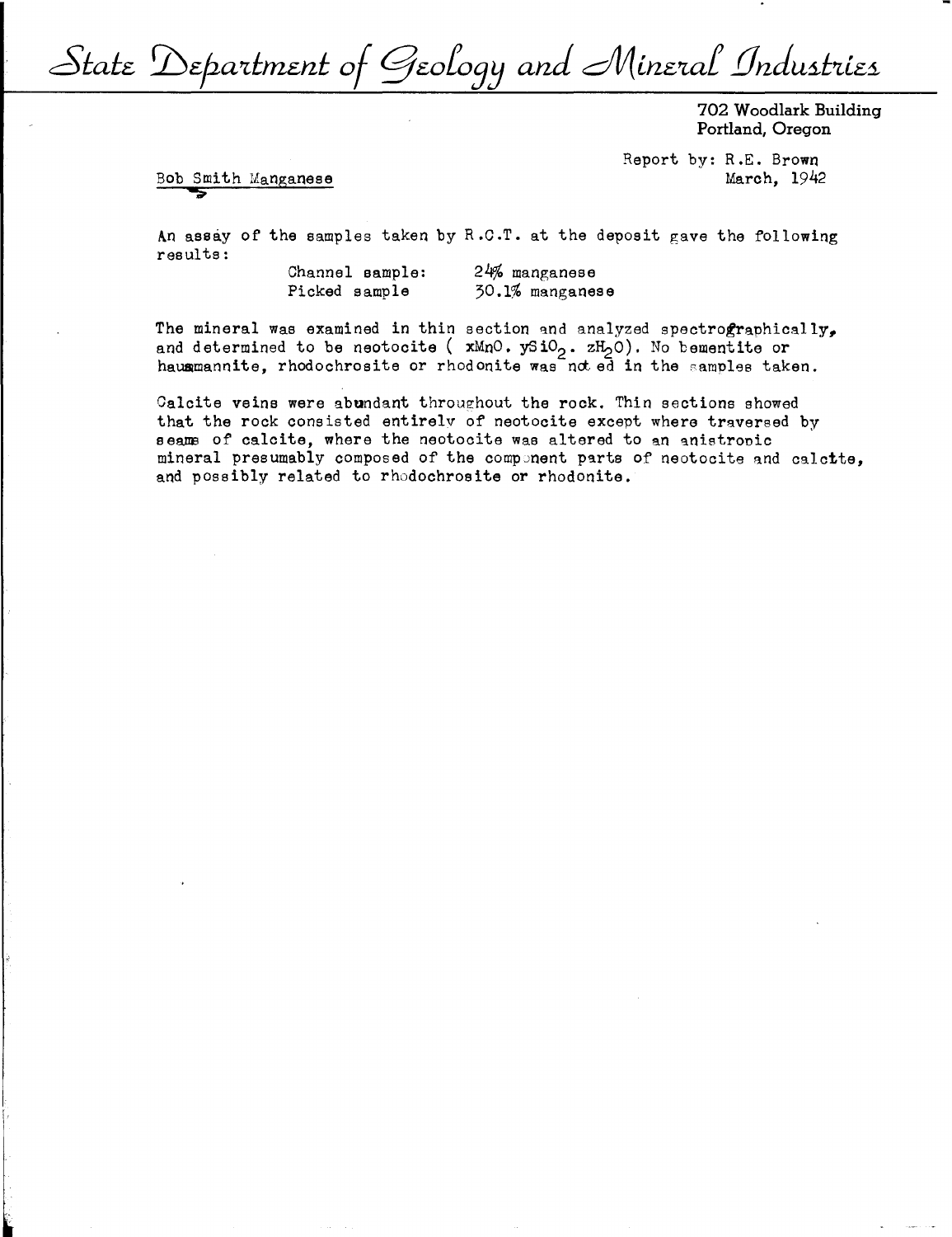State Department of Geology and Mineral Industries

702 Woodlark Building Portland, Oregon

## SMITH MANGANELE

## Gold Beach Area

Heavily iron-stained sediments have been exposed by some open cut work. The total amount of manganese is small and not amendable to concentration. Other areas in this locality might prove more favorable.

Owner: Robert Smith, Gold Beach, Oregon.

Location:  $8W_2^2$  sec. 5, T. 37 S., R. 14 W., about a mile due east of Gold Beach Ranger station. About 3 miles of road to be built to Gold Beach, then 78 miles by paved Highway 101 to loading points at Coquille.

Area: Deaded land.

History; None.

Topography: Precipitous mountain hillside, average 45° slope, at an elevation of about 1000 feet. Timber principally in second growth fir with some cedar. Heavy rainfall, no snow. Water is not plestiful.

Development: Two cuts made on a very steep hillside expose the rock over a length of 20 feet in one place, and 12 feet just below it.

Goology: The country rock is sandstone that contains red chert; the formation may be Franciscan (Dillard?) upper Jurassic in age. Nearby is a rock that looks like an intrusive basalt. All rocks are deeply weathered and identification is extremely difficult. The sandstone and basalt break into small fragmers along fracture planes and these surfaces are covered by black mangenese oxides so much of the rock appears to be manganese ore.

The cherts in the development cuts is "glassy" and looks almost like pitchstone. It has been intensely fractured and the zone may represent a fault. The minutely fractured red chert takes on a lustrous black appearance, similar to specular hematite, and is locally identified as "iron ore", "manganese ore", and even sphalerite. Manganese oxides are plentiful on fracture planes and in some minor shear zones; it is pyrolusite and wad.

Exposed areas give little indication of a deposit of manganese ore. Other eroppings are reported to the south but were not visited.

Mining: None.

Informant: Ray C. Treasher, 2/12/42

Report by: RCT 2/16/42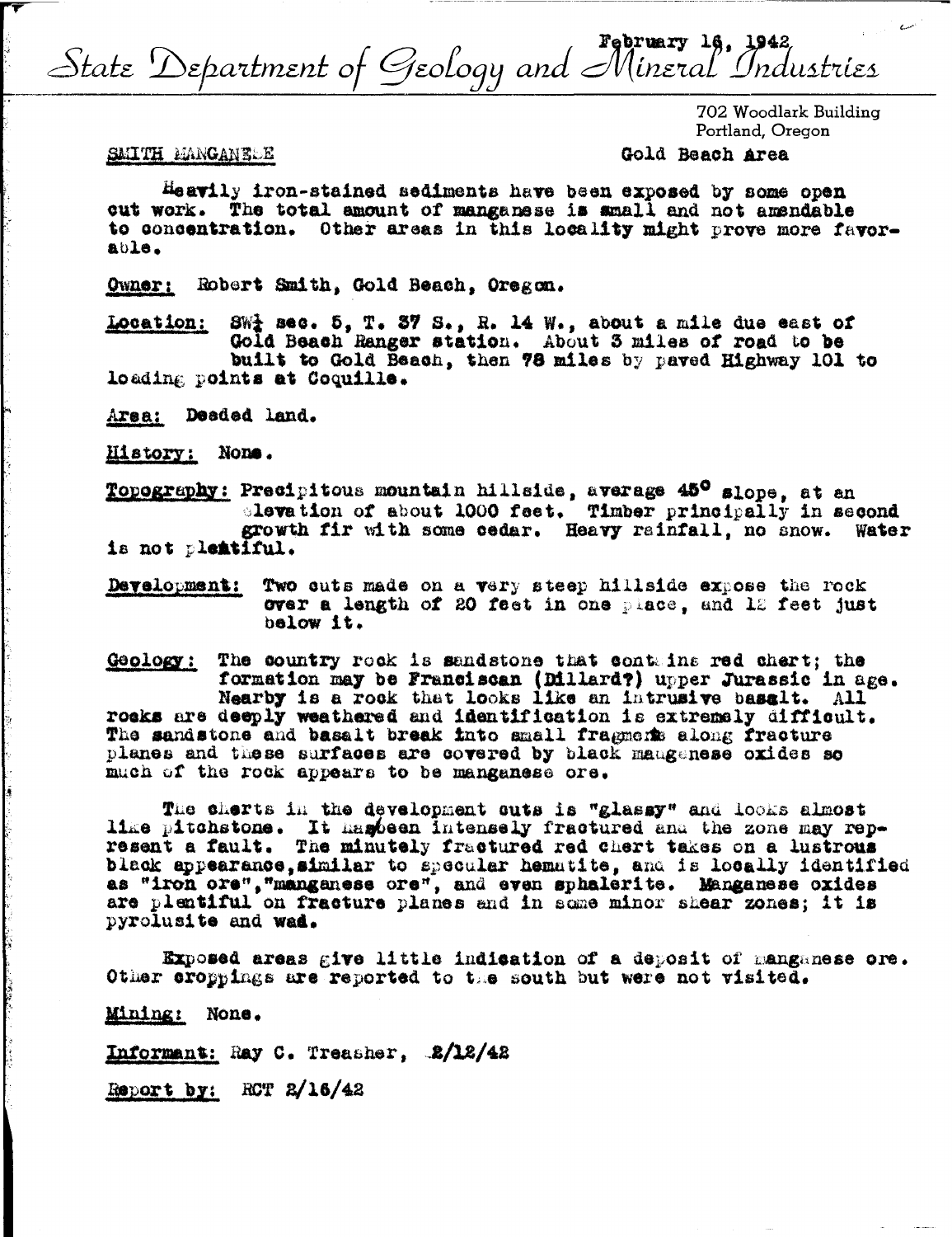**Tags** February 16, 1942  $\sim$ State Department of Geology and Mineral Industries

> 702 Woodlark Building Portland, Oregon

# **SMITH MANGANESE**

## Gold Heach Area

The inspection was made at the request of Joe Stankavich, Bandon. Oregon, who appears to have some interest in its development. Neither Stankavich, who developed a sore leg the morning of the insteation, nor Bob Smoth, the owner, went to the deposit with me. Harry Fosnacht, Bandon, and some man interested in building a road to the "mine" accompanied me: neither had been to the property before.

Rocks of the area are deeply weathered and identification is difficult. It seems that there are igneous rooks (basalt) in the vicinity. All rocks are heavily manganese stained, but no concentrations of manganese were seen. It is doubtful if the owner, or any of the promotors know manganese ore.

Upon our return from the deposit, we were informed that we should have gone southward from the "mine" to see outcrops that are hidden in the brush on very steep hillsides. The location of these outcrops was not clear even to Stankavich, but apparently, we should have prospected the hillsides for them, particularly as he was physically unable (?) to make the trip. It is possible that small bodies of ore may be found; however, as the manganese originated as leashings from the adjoining rock it is doubtful if sufficient ore is keund to justify opening the deposit.

Stankavich was "most appresiative" of our work. He long distanced me on January 28th requesting and included that, which was denied for<br>obvious reasons. I made the Coalt trip particularly for this inspection;<br>then Stankavich was too (hay tive convinced that this is the source of<br>his leg me, and who have ho particular interest in the deposit, were appreciative of my work however; they tried to buy my lunch which I refused as it was not their party, and they even thanked me for the trip.

Personally, I think Stankavich is serewy. I doubt if he knows minerals or ores in even an elementary way. I think he is another of our "busy bodies" with a great desire to talk big and do little. Apparently, he was the source of Gilbert Gables wild inventories of mineral resources. (This information from Hilton of Port Orford Pest).

> Ray C. Treasher Field Geologist  $2/16/42$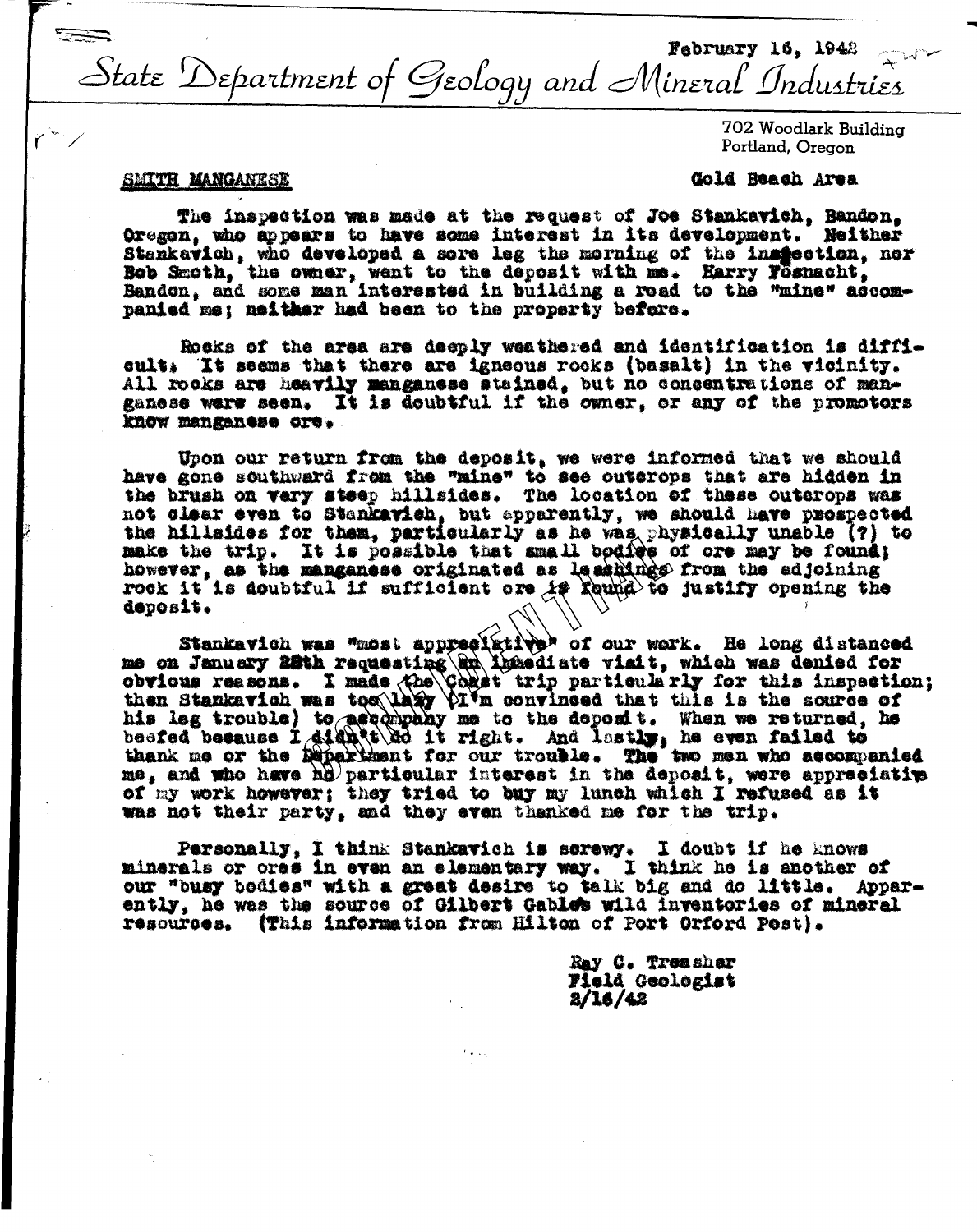State Department of Geology and Mineral Industries

702 Woodlark Building Portland, Oregon

Bob Smeth Mangauere Gold Beach area

Je Moddiark Bullaing<br>Portland, Oregon<br>Journal Good Curing

The grade of ore at present exposed is far too low to permit operation. The ore can not be concentrated because it is the normal siliceous ore common to the region. Sufficient water for a concentration plant is inaccessible.

The operation of the deposit would require at least  $5.5$  miles of road, uphill the entire distance, to the deposit. Part of the road is being built now, toward Grizzly Mountain. Completion of this road might make operation of the deposit feasible it ore of higher grade is discovered.

H.E.Skeels states that higher grade manganese was found on the trail to the north of the present exposure about 200 feet, indicating a body of manganese oxides of considerable size.

 $\mathbb{Z}/\mathbb{Z}$ 

Recommendations: Further prospecting is recommended.

Recommendations: Further prospecting is recommended.<br>Informants: H.C. Skeels, S.O. Newhouse, J.A. Stankawich

~\~~ ~~~.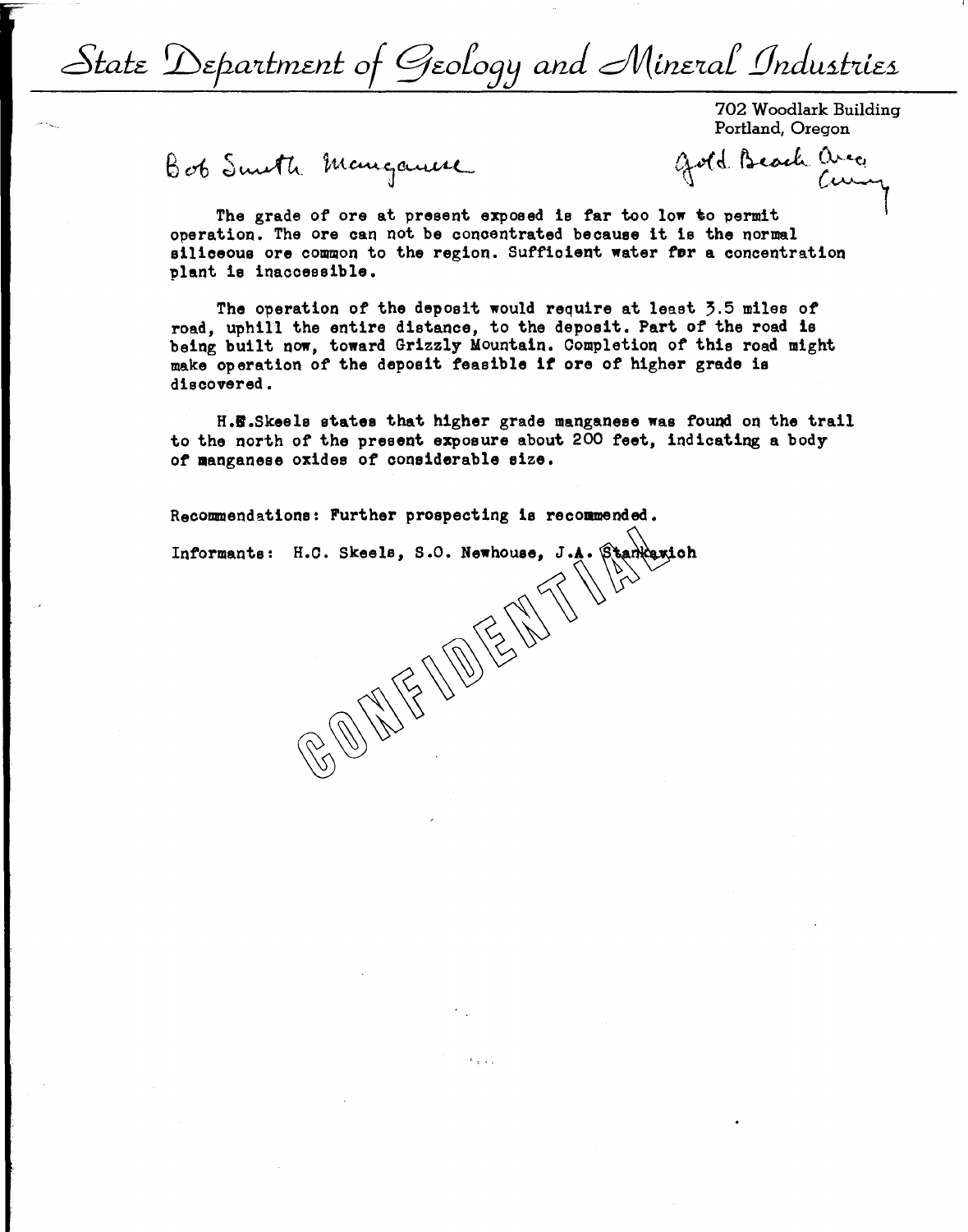# CRIB MINERAL RESOURCES FILE 12

RECORD IDENTIFICATION RECORD NO............ W061516 RECORD TYPE........... XIM COUNTRY/ORGANIZATION. USES DEPOSIT NO. ........... DDGMI 93-191 MAP CODE NO. OF REC..

#### REPORTER

| NAME JOHNSON, MAUREEN G. |                                       |
|--------------------------|---------------------------------------|
| UPDATED  81 04           |                                       |
|                          | BY FERNS, MARK L. (BROOKS, HOWARD C.) |

NAME AND LOCATION mn DEPOSIT NAME.................. SMITH

COUNTRY CODE................... US COUNTRY NAME: UNITED STATES

STATE CODE............... OR STATE NAME: OREGON

COUNTY.................... CURRY DRAINAGE AREA............. 17100310 PACIFIC NURTHNEST PHYSIOGRAPHIC PROV....... 13 KLAMATH MOUNTAINS LAND CLASSIFICATION....... 01

QUAD SCALE QUAD NO OR NAME 1: 62500 GOLD BEACH

LATITUDE LONGITUDE  $42 - 24 - 21N$  $124 - 23 - 05W$ 

UTM NORTHING UTM EASTING UTM ZONE NO 4695550.0 386050.0  $+10$ 

 $TWP$  ...... 375 RANGE.... 14W SECTION... 05 MERIDIAN. W.M.

COMMODITY INFORMATION COMMODITIES PRESENT........... MN

> OCCURRENCE(S) OR POTENTIAL PRODUCT(S): POTENTIAL........ **DCCURRENCE....... MN**

ORE MATERIALS (MINERALS.ROCKS.ETC.):